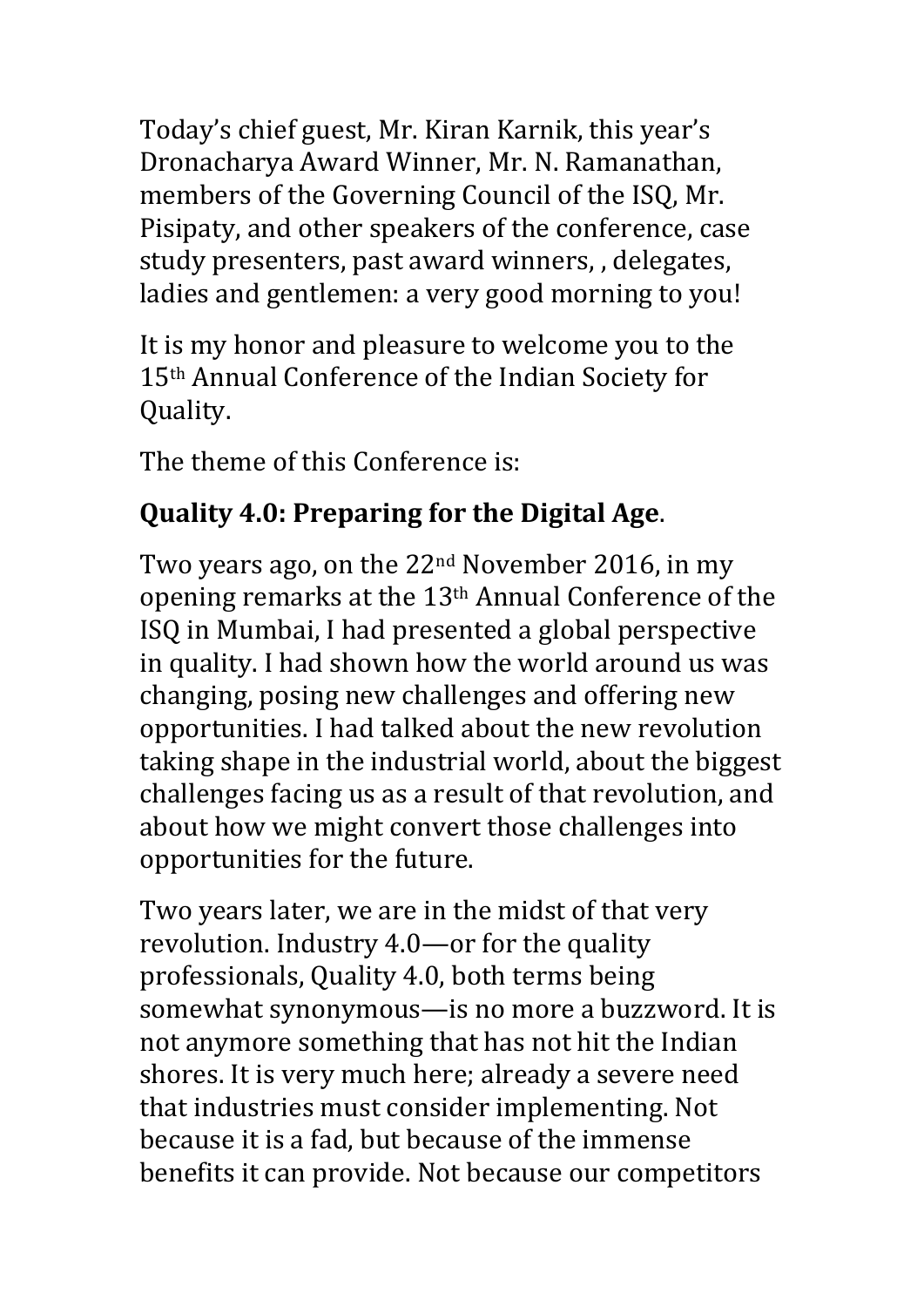are applying it, but because without it we can be uncompetitive in the days to come.

Like the earlier three revolutions, which were driven by the development of new technologies—steam power, electricity, and mechatronics—this revolution is also technology-driven. Recent developments in sensing devices, connectivity, and computing power have opened up new possibilities of human-machine interaction, machine-to-machine communication, and predictive analytics. Thanks to this revolution, we can make data-based decisions on the fly, will be able to trust machines to make their own decisions, and improve our performance like never before.

As the new technology offers speed, transparency, and accuracy of information transfer, its application will automate both manual and knowledge work. The entire organization will be connected, so the transfer of information and knowledge will take place quickly and comprehensively. These changes will have their implications in the operations of an organization. It will result in new definitions of job roles and the need for new skill sets, leading a significant disruption at the operation level. Some people may feel threatened by the loss of the power of information that they held before. Implementing this revolution will be indeed an organizational transformation. How will we do it?

This Conference offers an opportunity to dwell upon this question and seek answers to it from veterans and experts from the Industry and the Academia. We have lined up an array of great individuals who will share their thoughts and their experiences which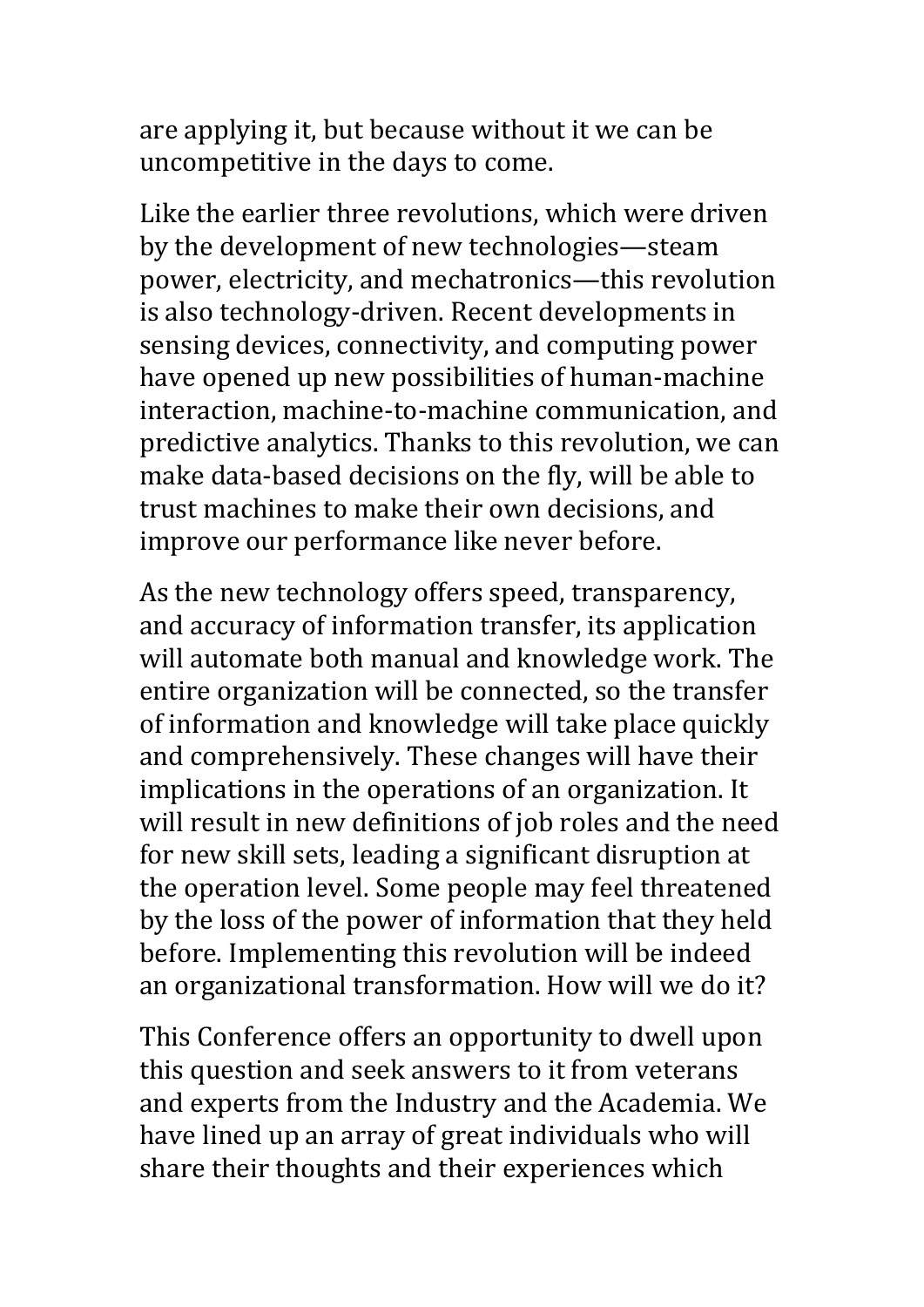should help us understand how we can leverage the new technology for the benefit of our organizations and ourselves. I am confident that tomorrow, at the end of the Conference, we will have a better perspective on the challenges and opportunities presented to us by this new revolution.

On such an occasion, we could not have asked for a chief guest better suited than Mr. Kiran Karnik. Hailed as the man behind the Indian IT revolution, he was instrumental in placing the Indian IT industry on the global map. In his six years at the apex body NASSCOM as its head, the Indian IT-ITeS industry grew from nearly \$6 billion to about \$40 billion at an astonishing annual growth of over 25%.

His achievements at NASSCOM are so overwhelming that few people know that Mr. Karnik was the Managing Director and CEO of Discovery Networks in India where in the 1990s he spearheaded the launch of the Discovery Channel and the Animal Planet Channel in South Asia. Even fewer people will know that Mr. Karnik has worked for over 20 years at the Indian Space Research Organization (ISRO), where he held various positions including that of Founder-Director of ISRO's Development and Educational Communicational Unit. His work in ISRO involved conceptualizing and managing applications of space technology. I am sure that everyone present here is eager to listen to the words of wisdom from him. Thank you very much, Mr. Karnik, for sparing your valuable time and for being with us this morning in